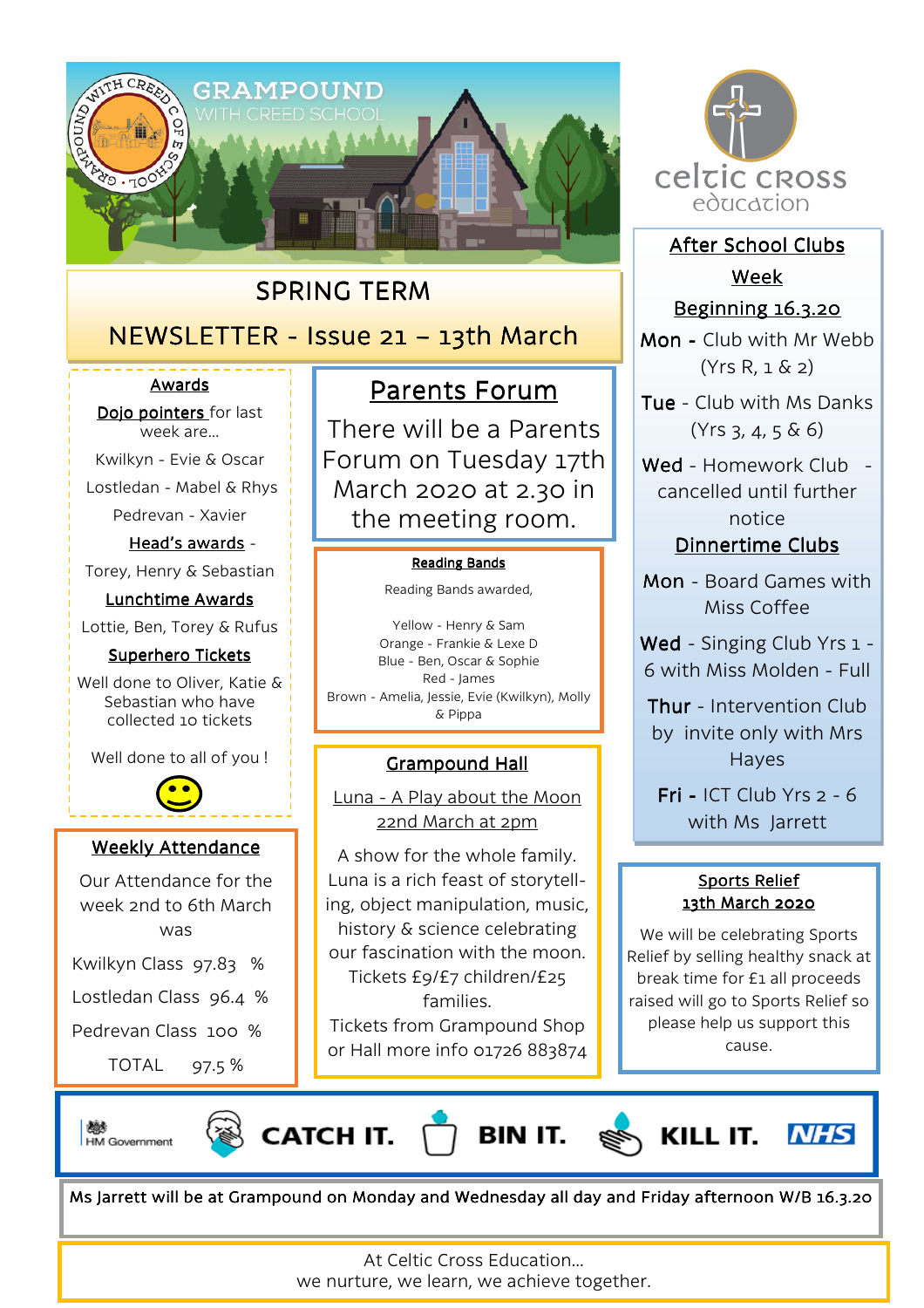|                                                                                                 | <b>DIARY DATES</b>                                                                   |
|-------------------------------------------------------------------------------------------------|--------------------------------------------------------------------------------------|
| 17.3.20                                                                                         | Parents Forum-2.30pm                                                                 |
|                                                                                                 | <b>Parent Consultations</b>                                                          |
| 23.3.20                                                                                         | <b>Tempest Class Photos</b><br>9am                                                   |
| 27.3.20                                                                                         | Pedrevan Trip<br>Kwilkyn Trip<br>Last day of Spring Term<br>Aft School Club til 4 pm |
| 14.4.20                                                                                         | First Day of Summer<br>Term                                                          |
| 15.4.20                                                                                         | Eucharist Service                                                                    |
| 8.5.20                                                                                          | Bank Holiday                                                                         |
| 25-29.5.20                                                                                      | <b>Half Term</b>                                                                     |
| 5.6.20                                                                                          | Inset Day                                                                            |
| 22-26.6.20                                                                                      | Residential                                                                          |
| 25.6.20                                                                                         | <b>Awards Evening</b>                                                                |
| 1.7.20                                                                                          | Welcome Day at The<br>Roseland Y6                                                    |
| 3.7.20                                                                                          | Taster Day at The<br>Roseland Y5                                                     |
| 7.7.20                                                                                          | <b>Sports Day</b>                                                                    |
| 21.7.20                                                                                         | Last day of term<br>Aft School Club til 6pm                                          |
| The Y5 will be sailing on Tues mornings<br>for the Summer Term 21st April to 21st<br>July 2020. |                                                                                      |
| The Y3/4/5/6 will be swimming during<br>the summer term, we will confirm dates                  |                                                                                      |

#### Sports & PE

nearer the time

### PE Wall of Fame

Do you have any photos for our display for the PE Wall of Fame? If you take part in sports or physical activity outside of school then let us know by bringing in a photo so that you can join our 'PE Wall of

Fame' & we can celebrate your success.

#### **Sports Fixtures**

Bowls Qualifier

## PFA Facebook Page

If you would like to join the PFA Facebook group please email Zoe.nixon@learninginstitute.co.uk or annieeabbott@gmail.com

#### **Music Lessons**

Woodwind Lessons - Tuesday at 1 pm Drum Lessons - Wednesday 11 am Guitar Lessons - Thursday at 9.00 am Piano Lessons - Friday at 1 pm Brass Lessons - Friday at 1 pm

### Inset Days 2019/20

 5th June 2020 and 22nd & 23rd July 2020 Inset Days 2020/21

3rd & 4th Sept 2020, 2nd Nov 2020, 1st April 2021 & 11th June 2021

#### Important Notice !

Any clubs or organisations who we advertise through our Newsletter and are not affiliated with Grampound with Creed School are reminded that they must have the necessary insurance, qualifications and DBS checks in place. This is to ensure the welfare of the children and is not the responsibility of Grampound with Creed School.

## Car Park

Please can we remind everyone to drive carefully when entering and leaving the car park as there are pedestrians as well as cars and we need to keep everyone safe.

#### Thank you.

#### Pre-Loved Uniform

Sales of pre-loved uniform is quiet at the moment so if there is anything you require, or if you would like to look through the stock held, please call Evie's mum tel : 07712262471 and she will be happy to help.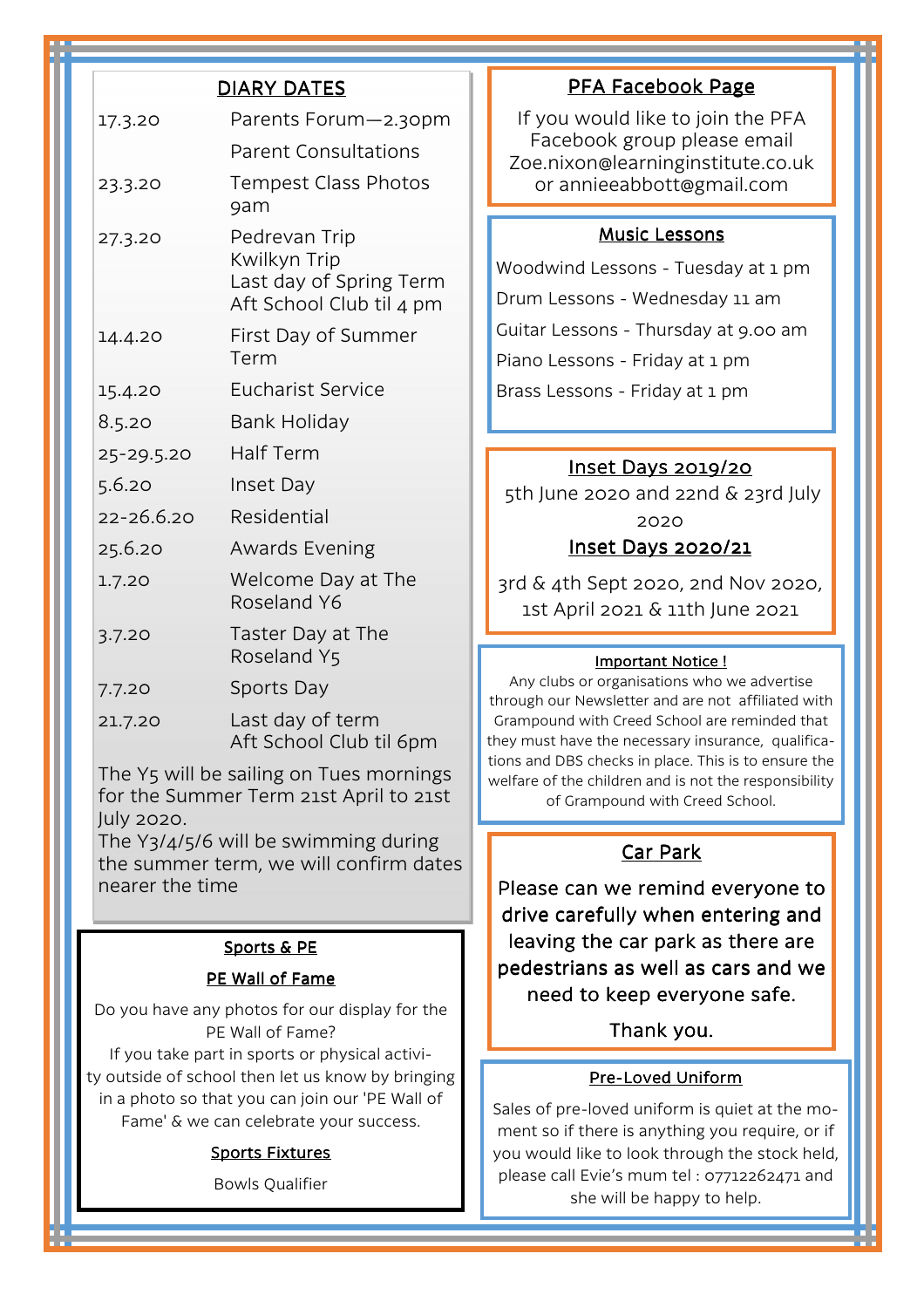### CCE Initial Teacher Training - now open for applications!

## Celtic Cross Education Initial Teacher Training Open Sessions

As part of our Initial Teacher Training School Direct programme, we are holding Trust Open Sessions for anyoneinterested in training to be a teacher with CCE.

The sessions are on:

Wednesday 18th March from 6.00pm at Unit 15, Victoria Trading Estate, Victoria Business Park

Wednesday 25th March from 2.00pm at Bishop Bronescombe School

Wednesday 29th April from 2.00pm at St Michael's Helston

Light refreshments will be provided

These sessions are an opportunity to listen to information about the School Direct process, meet some of the Trust leaders who will be delivering training, visit some of the schools involved and generally find out more about what is involved in teacher training within a CCE Trust school.

If you are interested in attending any of the events please inform us by email using

ITT@celticcross.education Stating which event you would like to attend. We look forward to meeting you.

#### Wednesday Wild Days at Trewithen Gardens **Community Connections** 18<sup>th</sup> March 2020 Saturday 21st March at 10.30am - 12.30pm Come and join From Acorns to Oaks for a morning being curious about birds, search for clues & feathers. Unit K (The old Eden Café) and Unit D (next to Explore, Imagine , Create Halifax), White River Place **St Austell Town Centre** For more info call 07951289812 Come and join groups, clubs and organisations in and around St Austell to: . Discover what's on in your area that vou can take part in, activity groups, clubs and voluntary groups etc . Find out about opportunities to give your time to help others Discover how much is happening in and around your town. Email hello@staustell.co.uk